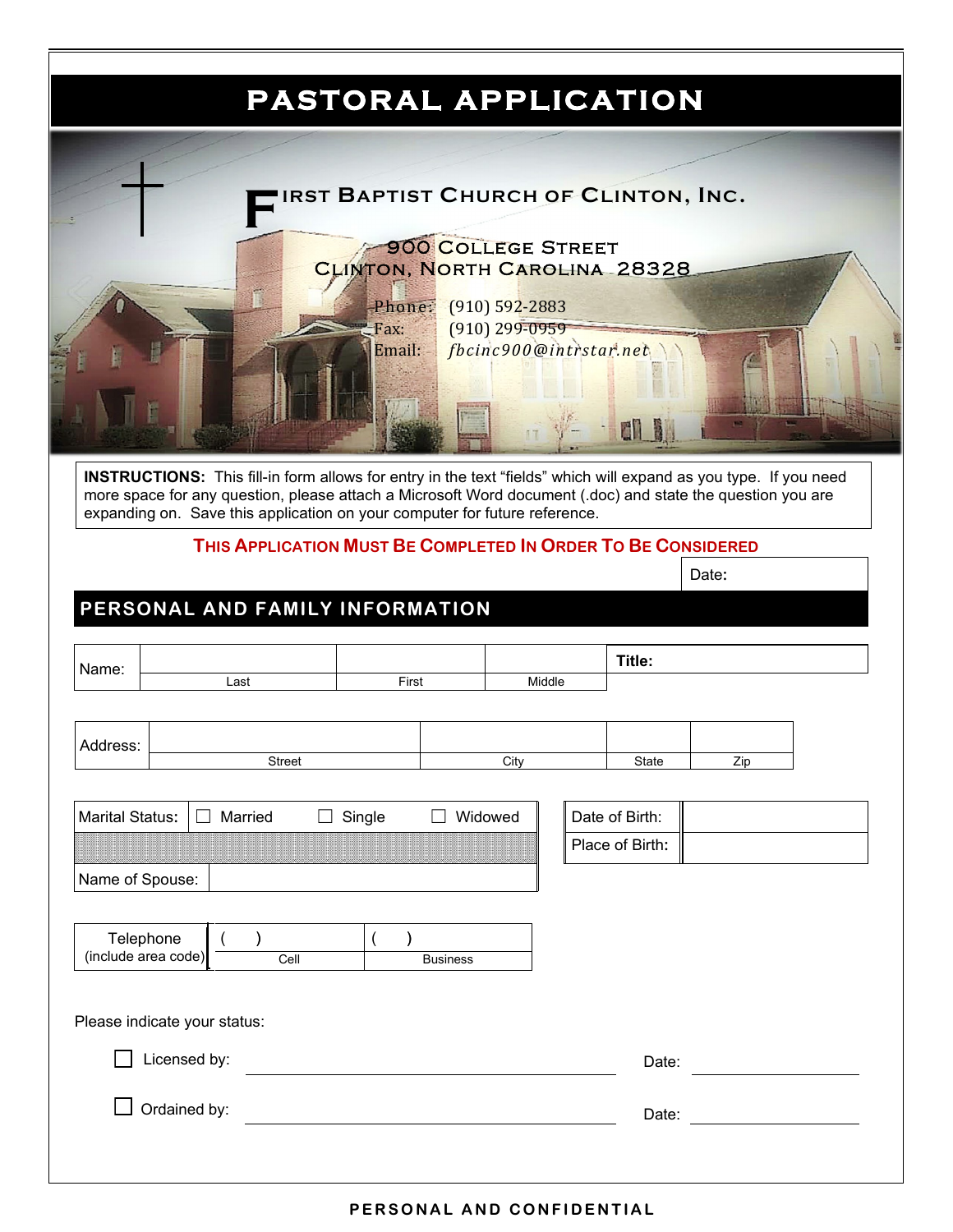|                                     | <b>Name of School/University</b>                                                                       | <b>Address</b>         | <b>Date Received</b>              |
|-------------------------------------|--------------------------------------------------------------------------------------------------------|------------------------|-----------------------------------|
| Bachelor's Degree                   |                                                                                                        |                        |                                   |
|                                     |                                                                                                        |                        |                                   |
| Master's Degree                     |                                                                                                        |                        |                                   |
| Doctorate Degree                    |                                                                                                        |                        |                                   |
|                                     |                                                                                                        |                        |                                   |
| <b>MINISTRIES</b>                   |                                                                                                        |                        |                                   |
| <b>Previous Ministry/Ministries</b> |                                                                                                        |                        |                                   |
|                                     | (If more than one ministry, please attach a MS Word document (.doc) and answer the information below.) |                        |                                   |
| Name of Church:                     |                                                                                                        | Dates of               | From:                             |
| Address:                            |                                                                                                        | <b>Service</b>         | To:                               |
|                                     |                                                                                                        |                        | <b>Worship Attendance Average</b> |
|                                     |                                                                                                        | Beginning Avg:         | Ending Avg:                       |
|                                     |                                                                                                        | Your Position:         |                                   |
| <b>Present Ministry</b>             |                                                                                                        |                        |                                   |
| Name of Church:                     |                                                                                                        | <b>Beginning Date:</b> |                                   |
| Address:                            |                                                                                                        | Your Position:         |                                   |
|                                     |                                                                                                        |                        | <b>Worship Attendance Average</b> |
|                                     |                                                                                                        | Beginning Avg:         | <b>Current Avg:</b>               |
|                                     |                                                                                                        |                        |                                   |
| Phone:                              |                                                                                                        |                        |                                   |
|                                     |                                                                                                        |                        |                                   |
|                                     |                                                                                                        |                        |                                   |
|                                     | Name of Reference:                                                                                     |                        |                                   |
| Church Email:<br>Church Website:    | Phone:                                                                                                 |                        |                                   |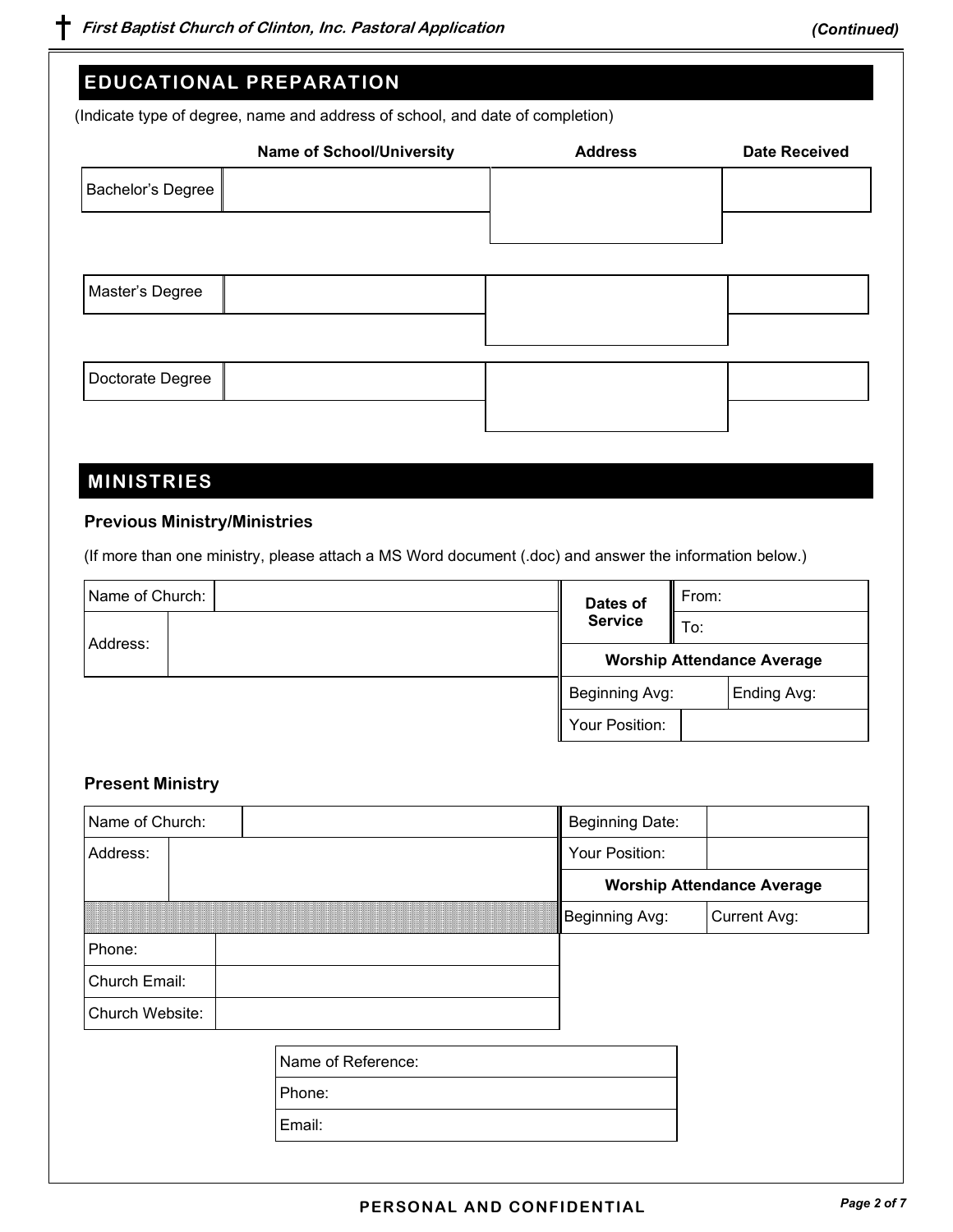(If you are not engaged in a ministry at this time, please explain your situation.)

What is your mission, vision, or purpose statement for a Church?

What is the most significant ministry initiative you have implemented in the past five years?

In what way was this ministry initiative significant?

Write a brief description of your ministry (including the role of the pastor, laity and view of the Church government).

What type of church are you best suited for?

Characteristics of churches for which you are least suited: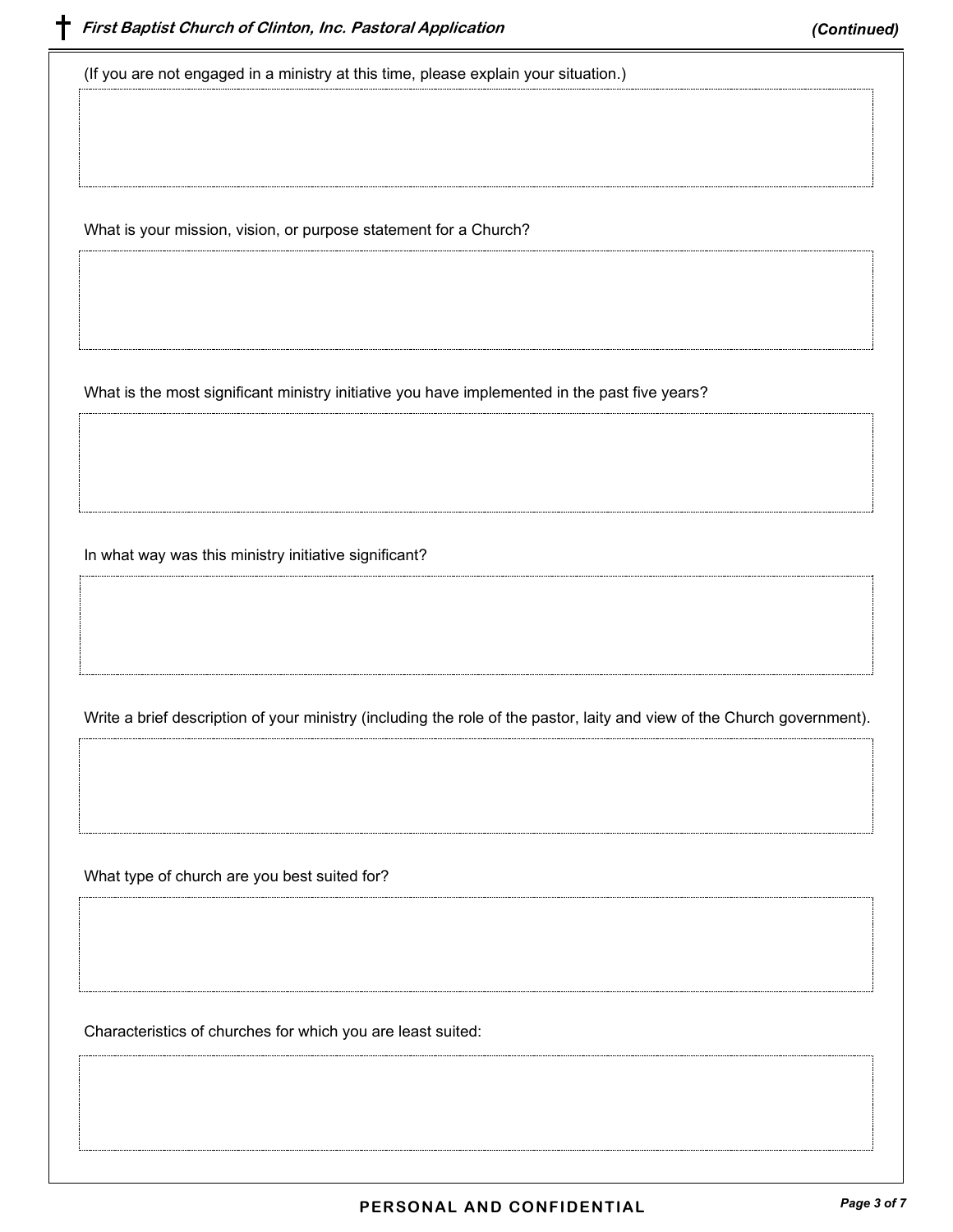What is your theological orientation?

Summarize your theological beliefs.

What are your greatest strengths?

What are your areas of concern?

Describe your spouse's support and involvement in your ministry (if applicable).

Write a brief account of how you came to faith in Christ and how you were called to ministry.

List and describe your spiritual gifts.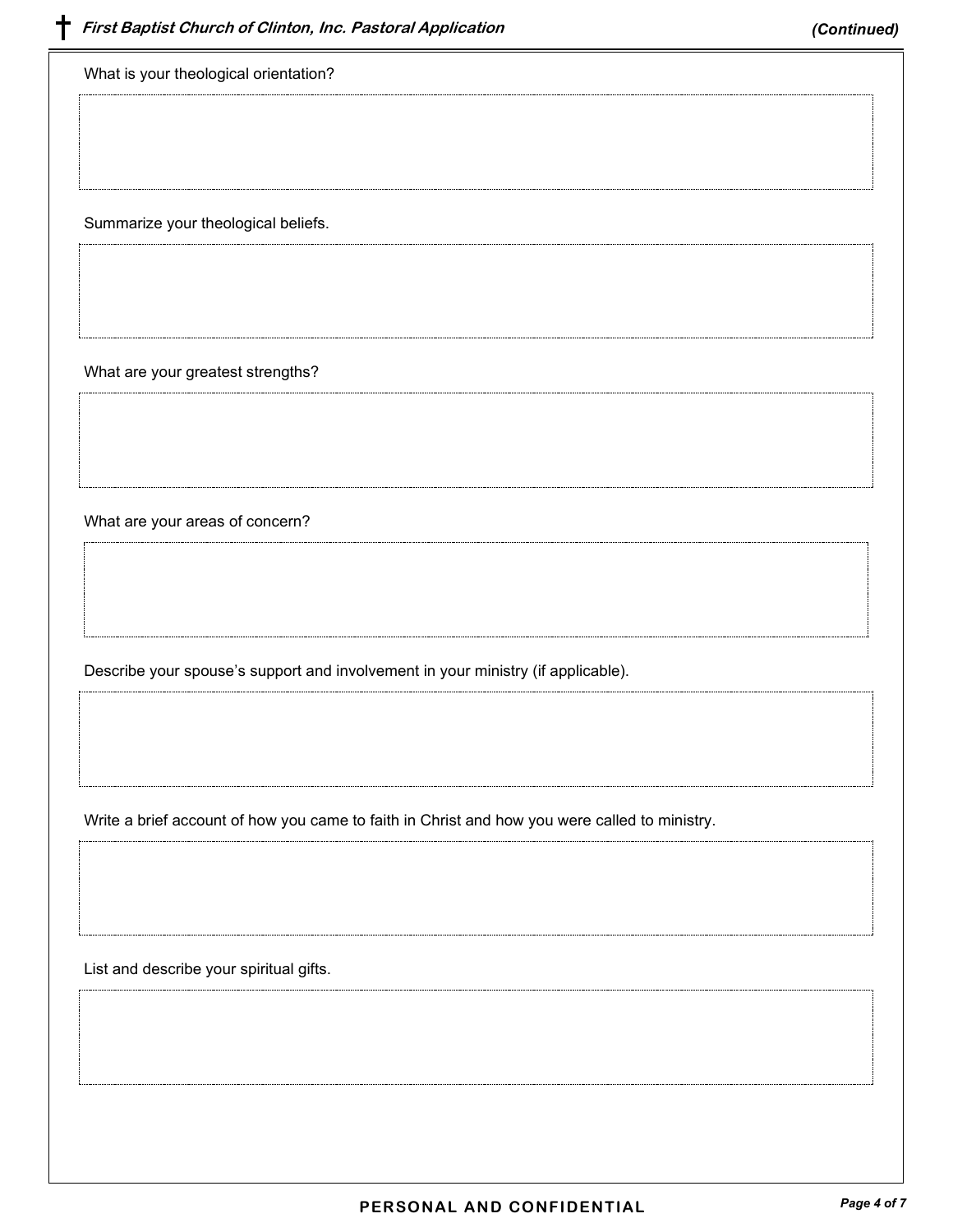What is your worship and music style?

How do you best describe your philosophy of ministry?

Why are you leaving your current Church position?

Characteristics of churches for which you are least suited:

Which generations have you had the most success in reaching for Christ?

Do you speak more than one language? If so, please list: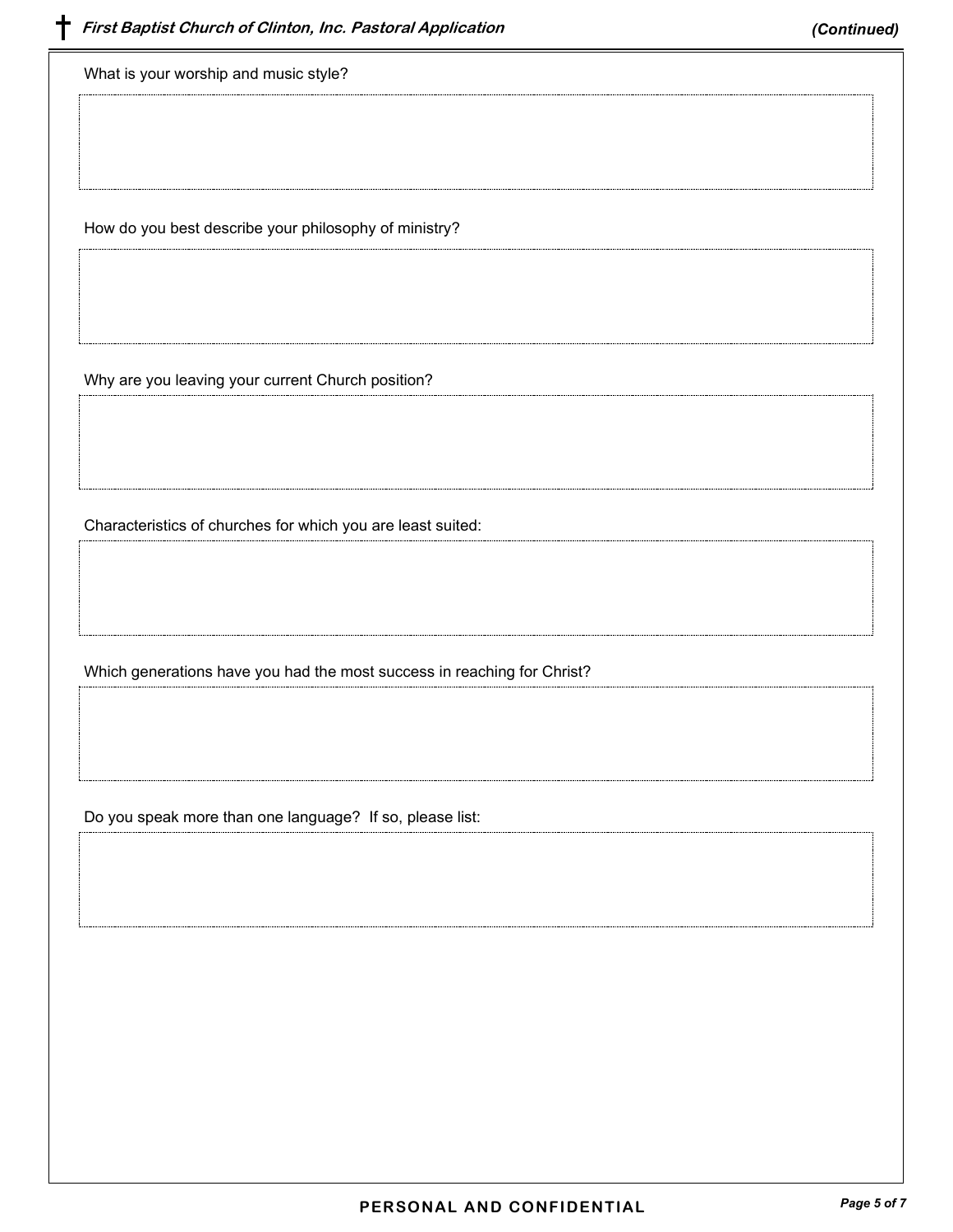## **PROFESSIONAL REFERENCES**

List three references that can provide information about you and your ministry. Your references will receive a separate form from us. Please encourage them to complete the form we send and provide current email addresses to help us expedite this information.

|    | <b>Name</b>                                                                                                                                    | <b>Address</b> |     | <b>Phone</b> | <b>Email</b>                                                                                                                                                                                                                                        |
|----|------------------------------------------------------------------------------------------------------------------------------------------------|----------------|-----|--------------|-----------------------------------------------------------------------------------------------------------------------------------------------------------------------------------------------------------------------------------------------------|
| 1. |                                                                                                                                                |                |     | )            |                                                                                                                                                                                                                                                     |
|    |                                                                                                                                                |                |     |              |                                                                                                                                                                                                                                                     |
| 2. |                                                                                                                                                |                |     | $\mathcal Y$ |                                                                                                                                                                                                                                                     |
|    |                                                                                                                                                |                |     |              |                                                                                                                                                                                                                                                     |
|    |                                                                                                                                                |                |     |              |                                                                                                                                                                                                                                                     |
| 3. |                                                                                                                                                |                |     |              |                                                                                                                                                                                                                                                     |
|    |                                                                                                                                                |                |     |              |                                                                                                                                                                                                                                                     |
|    | conviction record will not automatically disqualify you. Other mitigating factors will be considered.)                                         |                |     |              | (If you answer "Yes" to any of the questions in the following section, please attach a Microsoft Word document<br>(.doc) indicating the nature of the suit, offense, date, court, and disposition or other appropriate explanation. A               |
|    | misconduct by your present employer?                                                                                                           |                | Yes | No           | To your knowledge, are you presently being investigated or under a procedure to consider your discharge for                                                                                                                                         |
|    | or volunteer position on the grounds of any unlawful sexual behavior, or violation of an employer's sexual<br>misconduct or harassment policy? |                | Yes | No           | Has any employer ever subjected you to disciplinary action, suspended, terminated, or asked you to leave a job                                                                                                                                      |
|    | Have you ever been charged in a civil or criminal proceeding with improprieties regarding children?                                            | Yes            | No  |              |                                                                                                                                                                                                                                                     |
|    | any crime other than a minor traffic offense?                                                                                                  |                |     | Yes          | Have you ever entered a plea of guilty, a plea of "no contest", or has any court ever deferred further proceedings<br>without entering a finding of guilty and placed you on probation or in a public service or education program for<br><b>No</b> |
|    | Have you ever been suspended, discharged, or resigned in lieu of discharge from any position?                                                  |                |     |              |                                                                                                                                                                                                                                                     |
|    |                                                                                                                                                | Yes            | No  |              |                                                                                                                                                                                                                                                     |
|    | Have you ever been fired from any position?                                                                                                    |                | Yes | No           |                                                                                                                                                                                                                                                     |
|    | Have you ever been convicted of a felony?                                                                                                      |                | Yes | No           |                                                                                                                                                                                                                                                     |